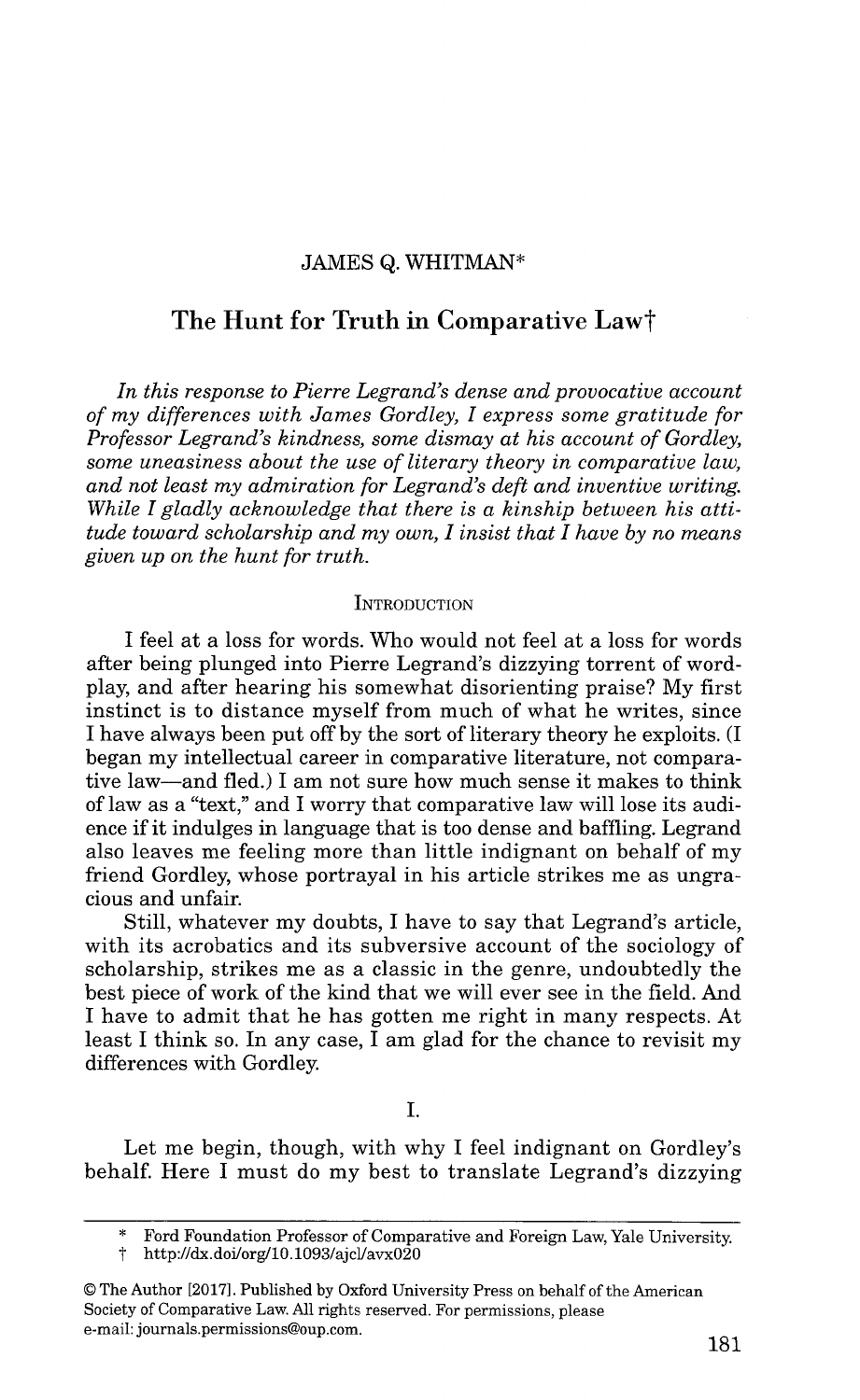argument into my own more pedestrian idiom. Legrand, as I read him, writes in the spirit of the shrewd French anthropologist and social critic Pierre Bourdieu. That is to say, he portrays the academic discourse of comparative law as an integral element in the institutional sociology of the field, and he portrays that institutional sociology as a kind of system for the production of "distinction"-of the sort of social honor that Bourdieu writes about so perceptively.<sup>1</sup> The world of comparative law, on Legrand's account, is something like the world captured in group photos of provincial learned societies of the nineteenth century: It is a stuffy world, fond of vacuous honors. The stuffiness and vacuity of the academic social order produces, and is reproduced in, a stuffiness and vacuity of the academic mind. The fondness for honors in this world is central to its workings. Comparative lawyers like to confer awards on each other for their "scientific" advances. Yet their supposed "science" is a sort of gibberish, best suited to being lampooned by a Rudolf von Jhering, or even better by Gilbert and Sullivan or L. Frank Baum. James Gordley is a product of the ills of this world. James Whitman by contrast defies it. Whitman writes rude reviews that poke fun at the sociology of honors and raises fundamental doubts about the value of the supposed "science" of comparative law.

There may be some truth in all this, but first things first: There is nothing stuffy or vacuous about the man James Gordley, and nothing stuffy or vacuous about his work. His career, and his life in the law, cannot by any means be explained by reference to the academic sociology of honors. On the contrary, Gordley has done considerably more to defy the system of honors than Whitman has. The sociology of academic distinction in the American legal academy has to do first and foremost with the cursed rankings of the U.S. News & World Report. Gordley cheerfully descended a number of rungs in those rankings in order to join a faculty where he could lead a more fulfilling and companionable intellectual existence. There are not many scholars in America who make such choices. It is perfectly reasonable to disagree with Gordley's idea of the science of the law but unfair nonsense to think of him as anything but a man ready to lose himself completely in the life of the mind. People like Gordley are a treasure, and there are far too few of them.

As for James Whitman: I hunger for honors, undoubtedly more than Gordley does. I certainly enjoy seeing articles go into print praising me! In that sense, Legrand has me wrong. But he *has* correctly noted an unfortunate truth about me: I have indeed written rude reviews-the worst of them, the review of the admirable Patrick Glenn from which Legrand reproduces some painful quotes. I am glad to have this chance to say how much I regret having put

*<sup>1.</sup> See generally* PIERRE BOURDIEU, **LA** DISTINCTION: CRITIQUE SOCIALE DU JUGEMENT **(1979).**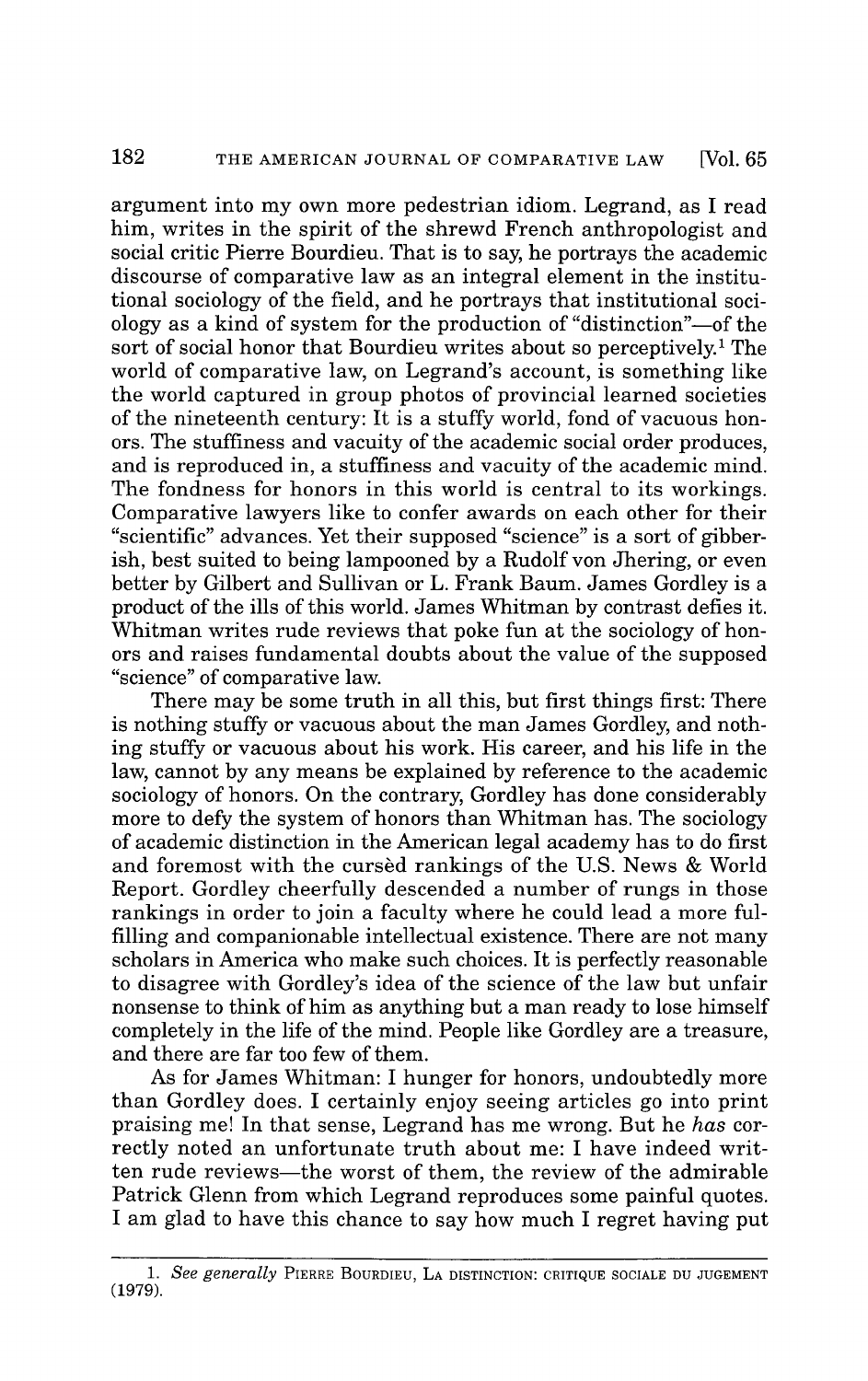it into print. I hoped it would remain buried. It is nasty nonsense. I think I wrote it for two reasons. First, my review appeared in the *Rechtshistorisches Journal,* a publication that at the time encouraged a culture of mockery, into which I should not have allowed myself to be drawn. Second, I envied the courage of Glenn in tackling the immense subject of *Legal Traditions of the World,* and like other envious people, I wrote something spiteful. I will only say in my defense that I did make an effort to discuss methodological questions in that review as well, in parts that Legrand does not choose to quote.

So I do not think that the biographies either of James Gordley or James Whitman make good cases for the Bourdieuian sociology I take Legrand to be proposing. On the contrary, his use of our names leaves me alternately incensed and ashamed. At the same time, I fully recognize that the test of a sociological account is never whether it correctly describes every individual case, and I am more than ready to salute Legrand for proposing it. Of course, he must be right, on some level of generality, that academic life involves a great deal of mutual citation, stroking, and congratulation. Yes, he must be right that we should shake off our belief that we are in pursuit of a "truth" that can be understood outside of the institutional context of the discipline that produces it. Maybe he, like me, writes a bit in a spirit of resentment and spite, but he has managed to turn his resentment and spite into authentic insight. That is something that does not come along very often.

# II.

Let me now move on to my understanding of my differences with Gordley, and to what is right, what is doubtful, and what is insightful in Legrand's account of it. Legrand treats Gordley as a "positivist" who is "actively working toward the preservation of the established epistemic order."<sup>2</sup>That is not how I would describe him. I see Gordley as a man who belongs to a grand juristic tradition that draws heavily on the methods of philosophy, and especially on the methods of Aristotelean philosophy. The working assumption of this tradition is that we-and the "we" includes persons of good will from every era and every clime-can reflect together on the common problems of humankind. In particular, we can reflect together on problems in law and hope to come to common agreement on what is right and just. The sorts of problems that preoccupy Gordley are in particular the presumptively universal ones of the core subjects that are customarily taught in the first year or two of legal education—in American terms the problems of tort, contract, and basic criminal law. These

<sup>2.</sup> Pierre Legrand, *Jameses at Play: A Tractation on the Comparison of Laws,* 65 Am. J. COMP. L. (SPECIAL ISSUE) 1, 13 (2017).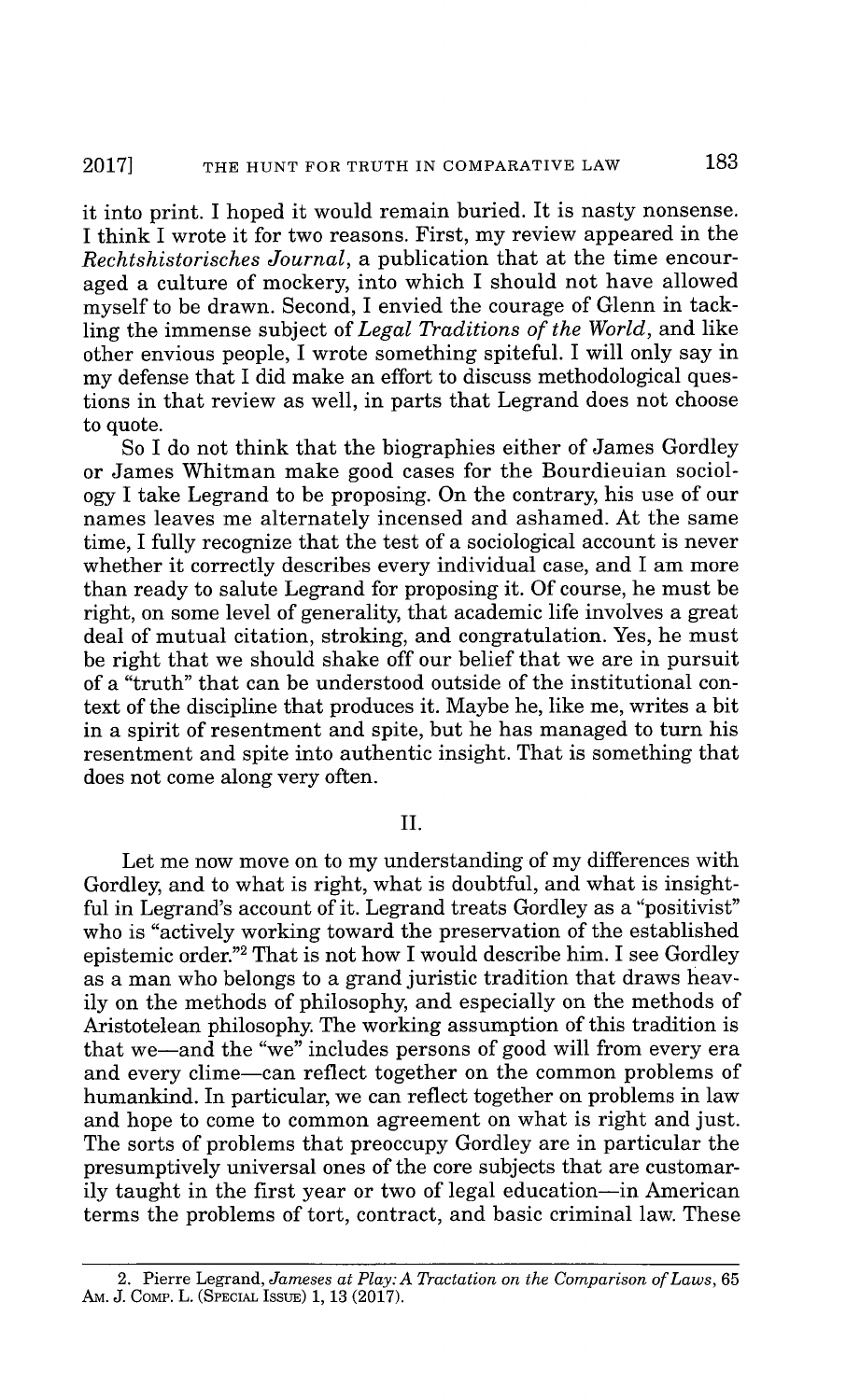are domains of the law that typically analyze transactions between two parties that pose problems that lend themselves to analysis using the basic tools of moral philosophy: Should persons be bound by their promises? When should they be held to account for the harm they do to others? Because these domains involve what are arguably basic moral problems that are common to all mankind, they seem to call for a scholarship founded in moral universalism. Gordley believes that there are ultimately right answers to such problems.<sup>3</sup> just as Aristotle believed that there is a right way to order human society. He believes that if you sit thoughtful people down in a room together and present them with the basic questions of the law, there is good reason to hope that they will arrive at agreement about the answers. <sup>4</sup>It is precisely the long work over the ages to establish those right answers that has produced the law.

Now, Gordley's view of the law seems to me honorable and beautiful; in some sense I am for it, but in the end, I think it is hopeless. My objection, however, is not that Gordley is too "positivistic," or too committed to "the established epistemic order."<sup>5</sup>To say such things is to misjudge his mind, and his sense of mission. Gordley is a philosopher, and an idealist in more than one sense of the word. He believes that the law has a just form that is at best imperfectly realized in the world we live in today.6 That sort of philosophical idealism has nothing to do with positivism. From Gordley's point of view, it would be a thorough mistake to accept the positivistic notion that the only law that has authority is the law as it exists on the books today. The "law" is something that we are striving to find, not something that can be looked up mechanically in a law library. Gordley's attitude toward the law, if I understand it correctly, is thus about as remote from banal law-office positivism as it gets. In fact, Gordley is much less of a positivist than I am. I take pleasure in grubbing around in the nuts and bolts of contemporary law on topics that I think Gordley must regard as mere juristic detritus-law on law-office topics like pharmaceutical regulation, credit reporting, or vacations. To me these are topics that are both amusing in themselves and revealing about the human world that has produced them. Gordley thinks of the law as a subject for fundamental moral reflection, not as a source of amusement about the human condition, and he is determined to look beyond the detritus of this world to see deeper truths.

Beautiful indeed, but to my mind hopeless-but not, once again, because it is "positivistic." Gordley's aspirations for the law simply

<sup>3.</sup> I put the accent here on "ultimately." See Gordley's careful and extremely thoughtful account, acknowledging the complexities in realizing the "principles" of the law, in James Gordley, *The Universalist Heritage, in* COMPARATIVE LEGAL STUDIES: TRADITIONS **AND** TRANSITIONS 31 (Pierre Legrand & Roderick Munday eds., 2003).

*<sup>4.</sup> See id.*

<sup>5.</sup> Legrand, *supra* note 3.

*<sup>6.</sup> See* Gordley, *supra* note 4.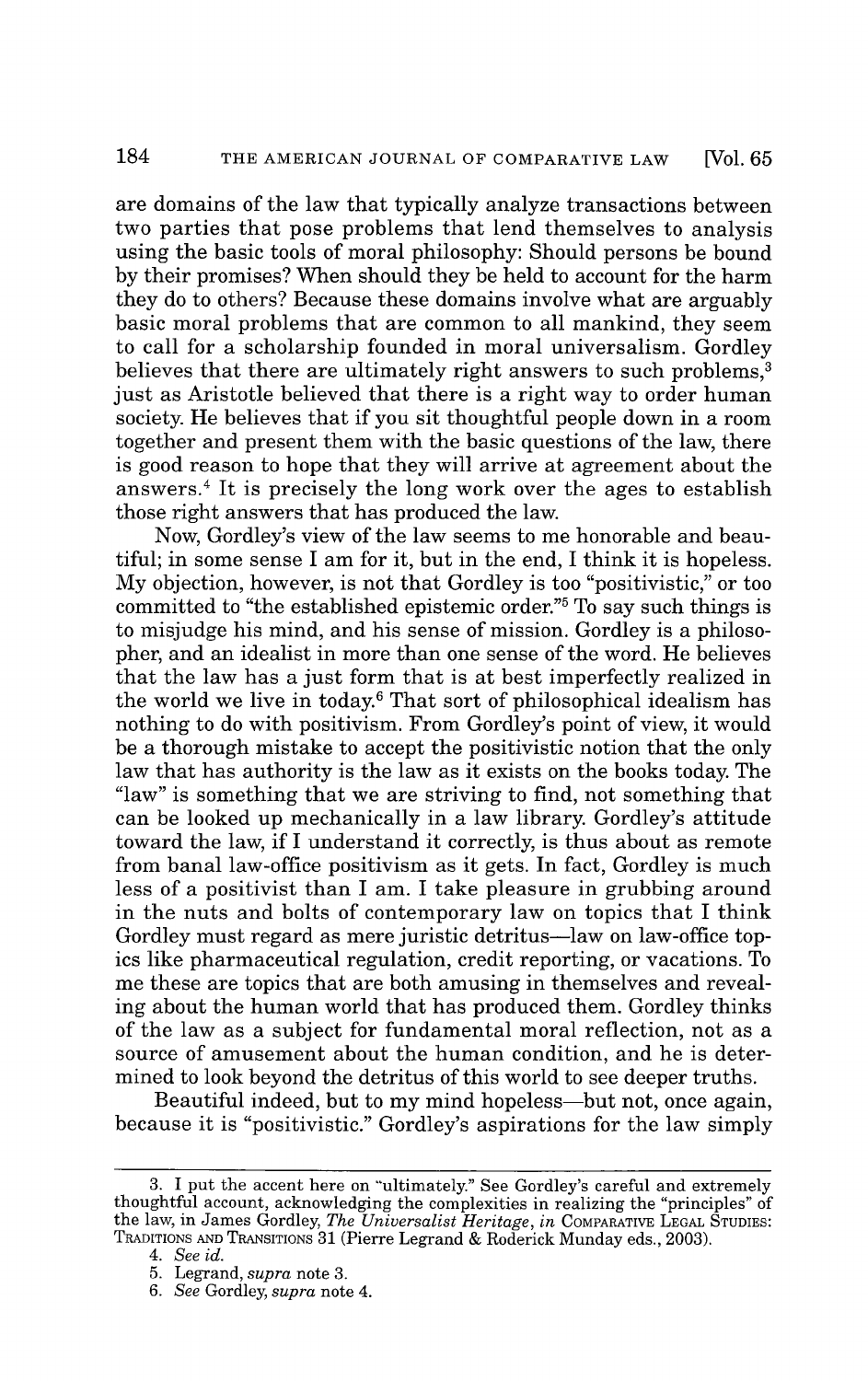seem to me to rest on a considerable overestimation of human capacities. The human world, as I see it, is much too immense, much too varied, and much too much prey to contingency to permit the confident search for "the" law. The point was made beautifully by Patrick Glenn, with his call for "sustainable legal diversity in law."<sup>7</sup> Human beings are too attached to beliefs and convictions that they have absorbed during their daily lives-beliefs and convictions that they have no energy to question, and that outsiders are rarely entitled to deem either right or wrong. The world is not a philosophy seminar room, or even a courtroom, and it is simply not the case that people of good will can be expected to arrive at the same answers, or even to perceive the world as throwing up the same questions. It is misleading to focus on the relatively simple and often stylized problems presented by the basic law courses in tort, contract, and criminal law. People, especially people brought up in the western tradition, often share inherited intuitions about basic morality that make it more likely that they will take similar views. But even in those areas there are dramatic differences among contemporary western legal cultures—differences that seem manifestly rooted in broader cultural dispositions. The differences, like all differences in human affairs, are partly the result of historical contingencies, which must be traced.

Our debate over privacy law, highlighted by Legrand, is indeed a fine example of our clashing views. Gordley, echoing the accounts of a distinguished line of European jurists, takes a majestic view of the law, describing a great juristic conversation over the problem of privacy that extends at least as far back as the Roman jurists on *injuria* and includes not only French and German jurists of the nineteenth century, but also the eminent Americans Warren and Brandeis. He acknowledges that the law differs from country to country, and especially as between continental Europe and the United States, and somewhat more broadly the common law world. Nevertheless, he sees large areas of agreement—after all, the Warren and Brandeis tort *has* occasionally been recognized by American courts; perhaps the recent Hulk Hogan affair suggests that it may come back to life, at least in the most egregious cases; $<sup>8</sup>$  meanwhile, the English</sup> courts are shifting gears under the pressure of the Human Rights Act.<sup>9</sup> Gordley wonders what could possibly bar an ongoing conversation about the law of privacy that will allow all of us to learn from

<sup>7.</sup> H. PATRICK **GLENN, LEGAL** TRADITIONS OF THE WORLD: **SUSTAINABLE** DIVERSiTY IN LAW (5th ed. 2014).

*<sup>8.</sup>* See, *e.g.,* Nick Madigan, *Jury Tacks on \$25 Million to Gawker's Bill in Hulk*  $Hogan Case$ ,  $\overline{\text{N.Y.}}$  Times (Mar. 21, 2016), http://www.nytimes.com/2016/03/22/business media/hulk-hogan-damages-25-million-gawker-case.html.

<sup>9.</sup> See, e.g., Basil Markesinis, Colm O'Cinneide, Jörg Fedtke & Myriam Hunter-Henin, *Concerns and Ideas about the Developing English Law of Privacy (And How Knowledge of Foreign Law Might Be of Help),* 52 AM. J. COMP. L. 133 (2004).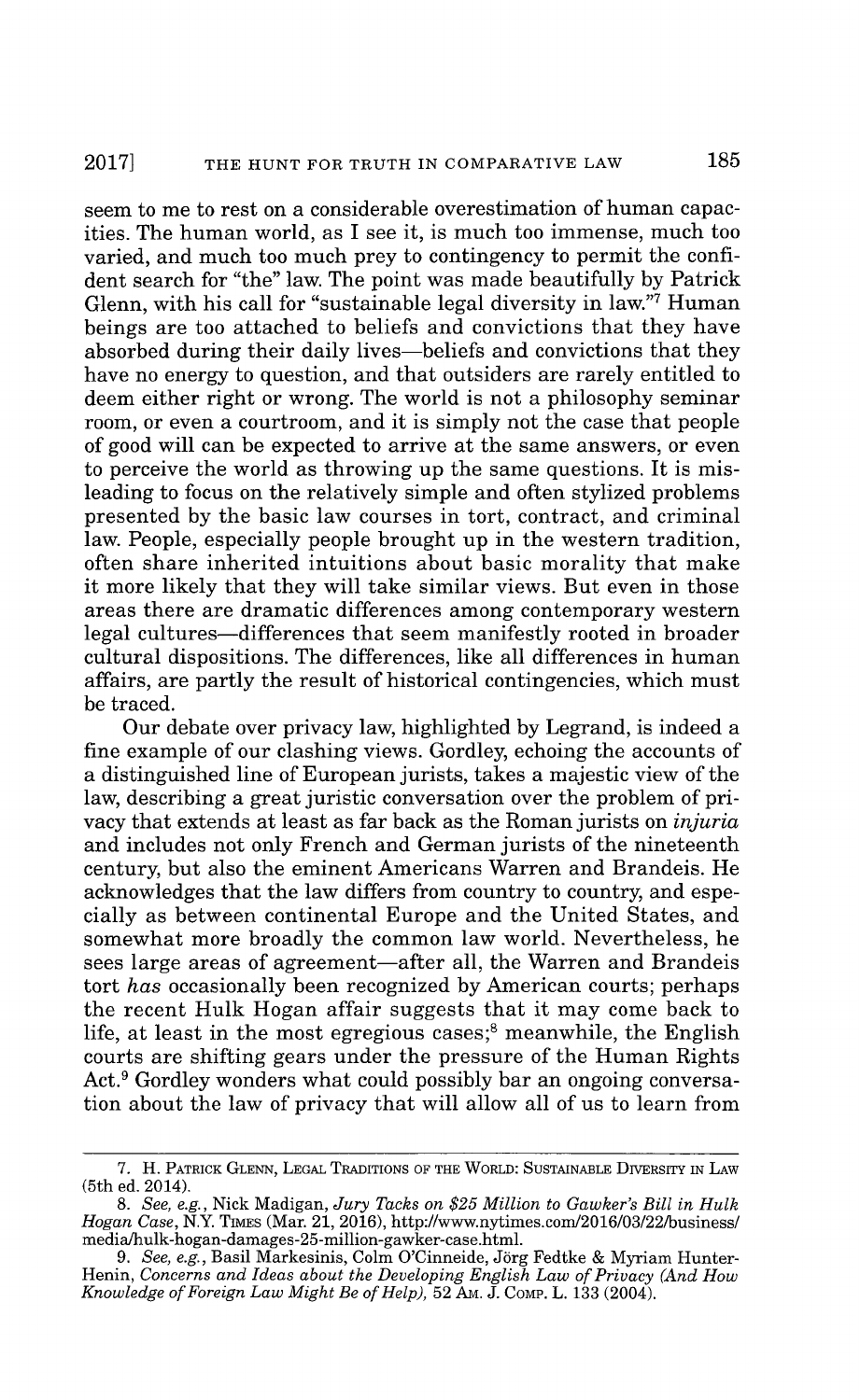each other.<sup>10</sup> Why should we say that the law differs, rather than saying that we have differences over the law that can ultimately be reconciled?

Unsurprisingly, I see the obstacles to finding the right answer as running deeper. This is partly because, like Glenn, I do not believe that there need be a single right answer. There are a few issues on which it seems imperative that the world should speak with a single voice-the ban on genocide is the obvious example-but they are very few indeed, and for the most part they are issues that must be dealt with by means other than law, in particular by means of war and diplomacy. When it comes to the ordinary stuff of daily life, it is perfectly acceptable, and in fact desirable, that the legal orders of the world should differ—that for example the contract law of different western countries, closely related though they are, should differ in ways that contribute to the making of different sorts of economic ordering.<sup>11</sup>

The comparative law of privacy shows particularly dramatically how deeply these closely related countries differ, and in ways that suggest deep divergences in our underlying perceptions of the demands of justice. The differences do not just have to do with classic private law problems: It is not merely the case that we differ over what should be done if Party A tortiously violates the "privacy" (whatever precisely that is) of Party B. They also have to do with a host of modern legislative and judicial programs, touching on areas as fundamental to the organization of modern society as credit reporting. Year after year new conflicts break out, including most recently conflicts over the "right to be forgotten"<sup>12</sup> and the permissibility of the U.S.-EU Safe Harbor Agreement.<sup>13</sup> Vast sums and great decisions in foreign policy depend on how we resolve, or fail to resolve, these differences. It is impossible to understand our conflicts unless we recognize that they are rooted in clashing, and ultimately irreconcilable, conceptions of what "privacy" involves. And while it is perfectly possible for individual Americans to prefer the European approach and vice versa, it is exceedingly unlikely that we will all sit down together and agree on what "the law" requires: Prevailing

<sup>10.</sup> See James Gordley, *When is the Use of Foreign Law Possible? A Hard Case: The Protection of Privacy in Europe and the United States,* 67 LA. L. REV. 1073, 1099 (2006-2007).

<sup>11.</sup> *See, e.g.,* Peter A. Hall & David Soskice, *An Introduction to Varieties of Capitalism, in* VARIETIES OF CAPITALISM: THE INSTITUTIONAL FOUNDATIONS OF COMPARATIVE ADVANTAGE 1, 26-27 (Peter A. Hall & David Soskice eds., 2001); Aditi Bagchi, *The Political Economy of Regulating Contract,* 62 AM. J. COMp. L. 687 (2014).

<sup>12.</sup> For a conflict that never seems to end, see for example, Mark Scott, *Google Appeals French Privacy Ruling,* N.Y. TIMES (May 19, 2016), http://www.nytimes. com/2016/05/20/technology/google-appeals-french-privacy-ruling.html?ref=worl

<sup>13.</sup> *See, e.g.,* Duncan Robinson, *EU and US Reach Deal on Data Sharing,* FINANCIAL TIMES (Feb. 2, 2016), http://www.ft.com/intl/cms/s/0/7a9954d2-c9c8-11e5 be0b-b7ece4e953aO.html#axzz3z6oZIoAp.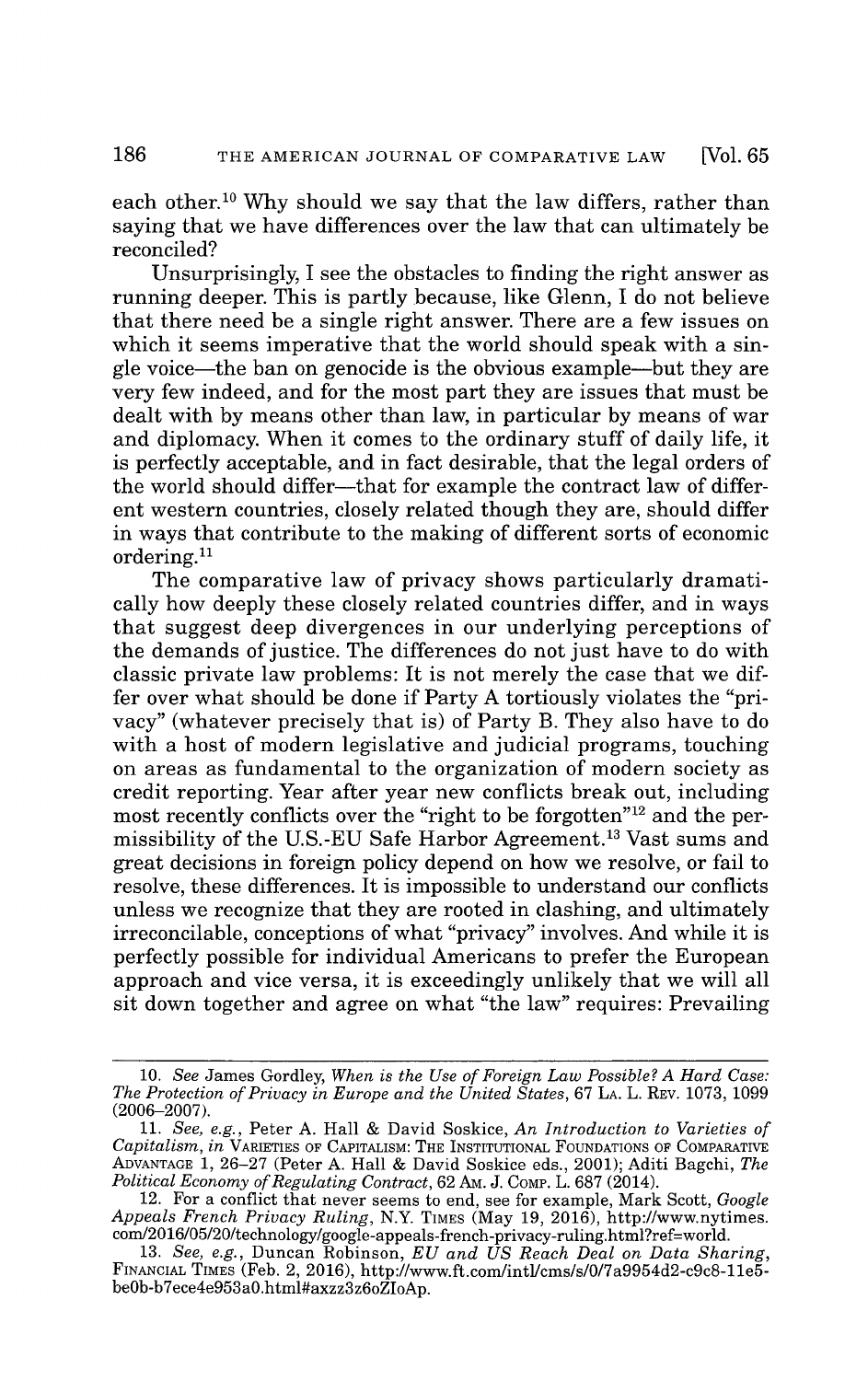perceptions of the sorts of rights that are endangered by modern life differ too much on either side of the Atlantic—and there is no principle of moral philosophy that condemns the existence of such differences.

Gordley thinks that we can find an ultimate measure of truth and justice; I think that while such an undertaking might be possible for God, it is certainly not possible for Man. That is the core of our dispute, but there is more to it as well. I subscribe to the widespread American belief that "the law" should be understood as the law in action. We cannot content ourselves with the bare text of the law but must understand how the law is applied in practice. Because Gordley values the deliberations of jurists so much, he thinks of "the law" as something whose working materials are found in the reasoned texts that the jurists produce. Because I am primarily concerned with the law in action, I am more inclined than Gordley to read between the lines, hunting for hints of taken-for-granted assumptions.<sup>14</sup> I am also more inclined to spend time sifting through commentaries on code language, as well, of course, as case law.<sup>15</sup> Our debate over the law of privacy has been conducted partly across this familiar divide between those who study law on the books and those who study the law in action.

Our debate also reflects our clashing views over the place of historical contingency in human affairs. I hold to the historicist credo of figures like the theologian Ernst Troeltsch: Human beings live in their historical moment, and there is little expectation that they can ever fully escape it. We are certainly entitled to believe, as Troeltsch did, that there are ultimate truths,<sup>16</sup> and it should be our mission as scholars to reflect critically and creatively on the values of the societies we study. In the end, though, scholars are condemned to live in a world of an irreducible, and constantly shifting, variety in values.<sup>17</sup> Certainly the overwhelming bulk of humanity lives out unreflective lives that rest on taken-for-granted assumptions produced over generations of unexamined experience. We are all, scholars and laypeople alike, captives of the historical moment in which we find ourselves.

The account of the comparative law of privacy that I offer is an account of that sort of historical contingency. It begins in the mid-eighteenth century, as old status categories began their

<sup>14.</sup> Looking beyond the text of the codes seems to me especially important when we trace questions of social hierarchy, since western law has largely been framed, misleadingly, in terms of formal equality; this is one of the most significant legacies of Roman law. *See* James Q. Whitman, *Long Live the Hatred of Roman Law!,* 2003 RECHTSGESCHICHTE 40 (2003).

<sup>15.</sup> *See, e.g.,* James Q. Whitman, *Enforcing Civility and Respect: Three Societies,* 109 YALE L. J. 1279, 1323 (2000).

<sup>16.</sup> See Ernst Troeltsch, *Der Historismus und seine Probleme*, in 3 GESAMMELTE **SCHRIFTEN** 2 (1922).

<sup>17.</sup> *See id.* at 694-730.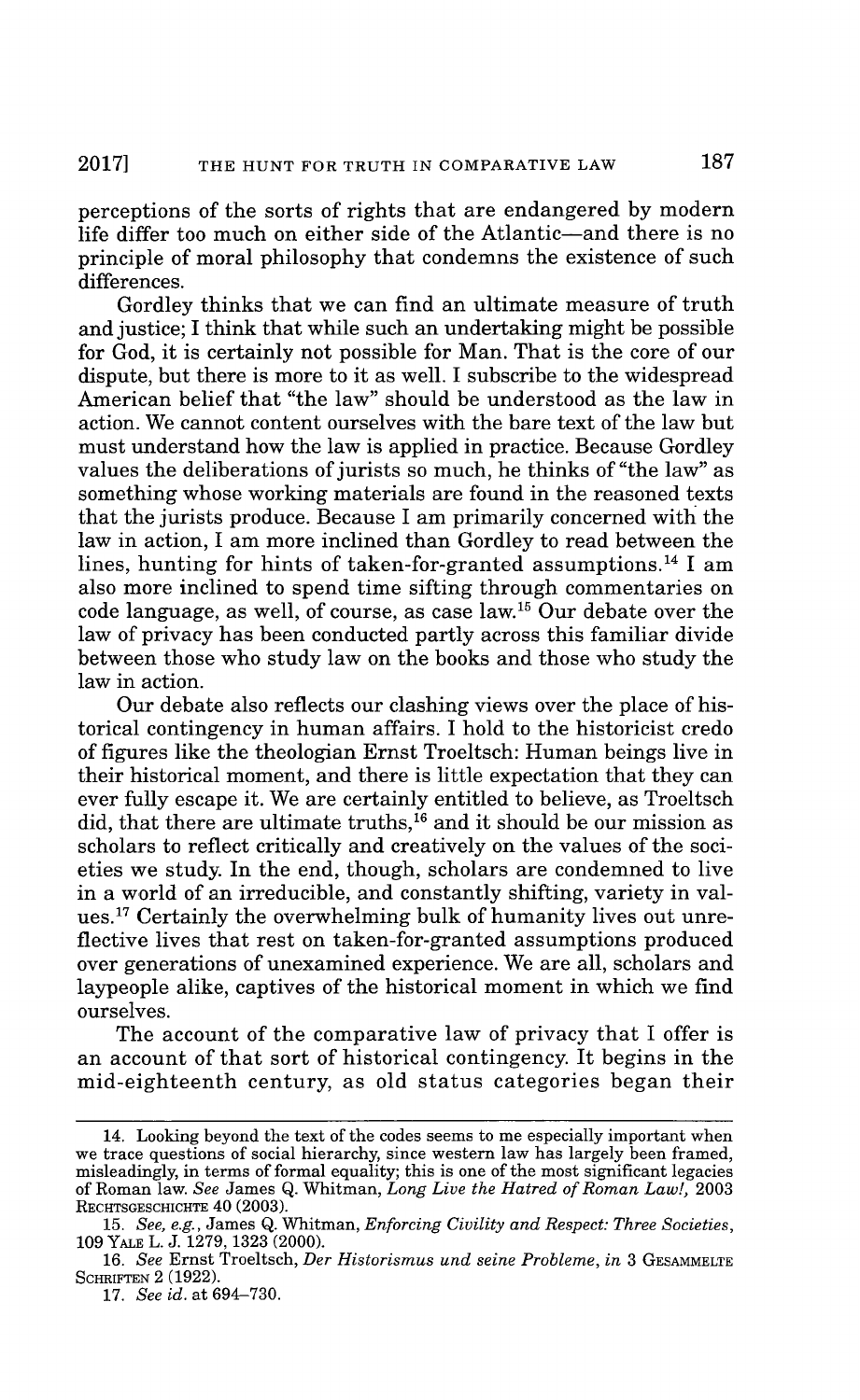epochal western shift toward new patterns of egalitarianism, and it is emphatically about what has happened over the succeeding couple of centuries in the western world, not about universalities of the human experience. There is little room for historical contingency in Gordley's account, of course, and his critique of my argument revolves largely around the assertion that what I say about the law in action as it emerged in the turbulent centuries after 1750 or so is not true of the reasoning of the jurists of Antiquity or the Middle Ages.<sup>18</sup> Needless to say, I think that critique misses the mark.

Such are my differences with Gordley as I understand them: They are fundamentally differences over the human predicament that yield differences over how to practice comparative law.

## **CONCLUSION**

So how close is my reading of the Whitman/Gordley debate to Legrand's? Legrand certainly shares my historicism.<sup>19</sup> But for the most part, if I understand him correctly, he pitches his argument in a different key. To Legrand, the debate turns on the question of whether "the law" has any sort of stable meaning. His "James Gordley" imagines that there can be some sort of encounter between the human mind and the text of the law that yields a definitive meaning to be determined through positivistic reading.<sup>20</sup> His "James" Whitman" believes that the text of the law can never be reduced to a single meaning.<sup>21</sup> This is partly because text is inextricably interwoven with culture, but also partly because different minds will always see different truths in the text. For that reason, Legrand celebrates my use of the first-person singular, which bespeaks the ultimately monadic and infinitely variable nature of the encounter of minds with the law.

Now I resist a great deal of this interpretation. First of all, to say it one last time, I do not believe that Gordley thinks that the text of the law conveys a single authoritative truth. In his view, the texts with which he works are part of ongoing collective effort to find an ultimate truth that we have not yet succeeded in fully uncovering.<sup>22</sup> Second, I am not ready to accept the proposition that the human experience of law is easily analogized to the reader's (or the critic's) experience of a text. There are certainly useful analogies. It seems to me true enough that no literary author is fully in control of how his text is created or how it is received. In much the same way, no

<sup>18.</sup> *See, e.g.,* Gordley, *supra* note 10, at 1085-87.

<sup>19.</sup> *See* Pierre Legrand, *On the Singularity of Law,* 47 HARV. INT'L L.J. 517 (2006).

<sup>20.</sup> *See* Legrand, *supra* note 3, at 74.

<sup>21.</sup> *See id.* at 62.

<sup>22.</sup> *See* Gordley, *supra* note 4.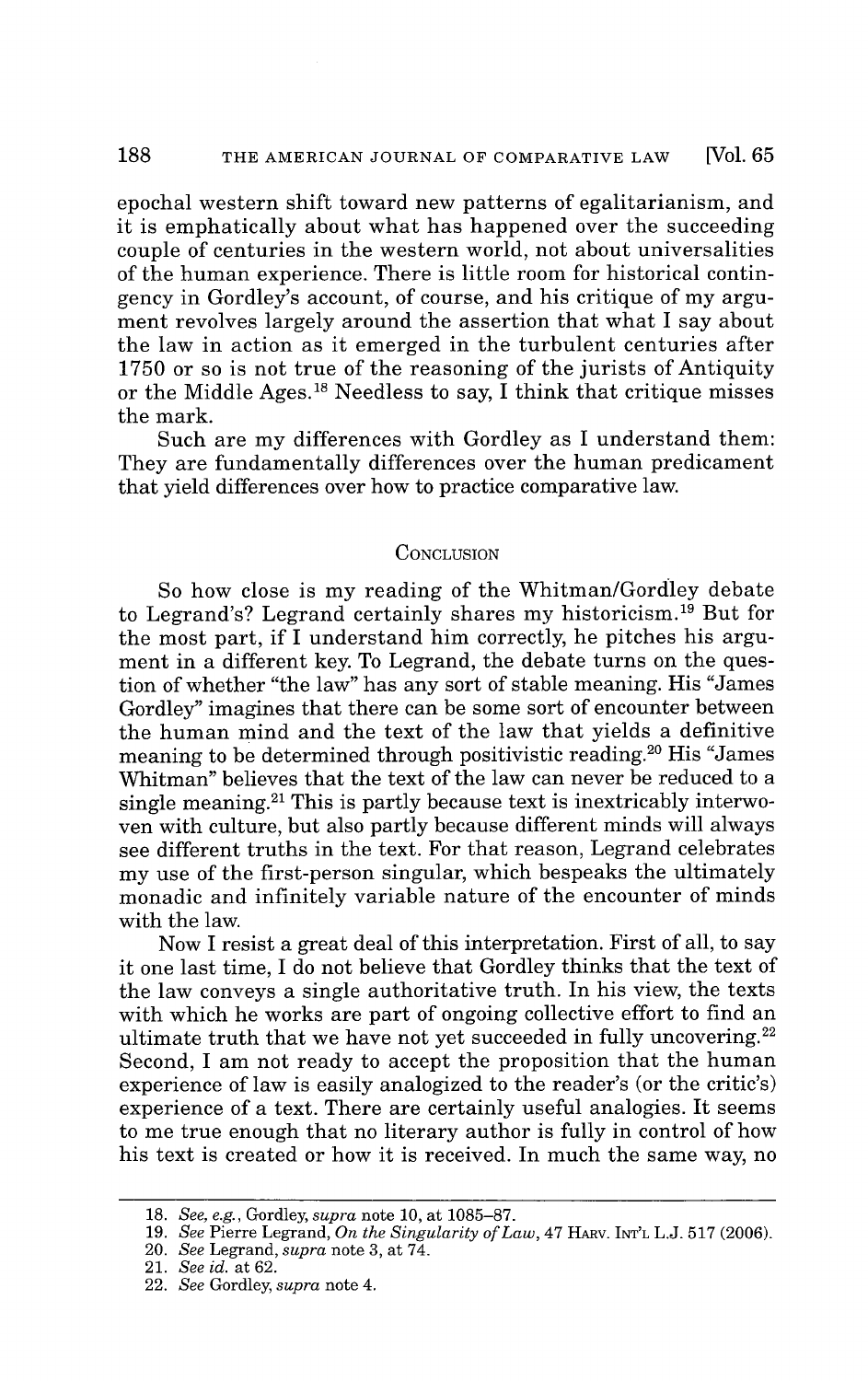"author" of the law is fully in control. It seems to me that ordinary actors do to some extent respond to the law in ways that resemble how readers respond to literary texts: There is a kind of romance of the law that gives it its life in the popular mind. But at the same time, the law is manifestly shaped by social and economic forces that are not well described through the techniques of literary theory, and I would prefer an argument that reckoned more with the limits of what literary theorists have to offer.

As for the first person singular: I certainly agree that the hunt for ultimate truth is destined to fail, but I am not prepared to concede that we cannot arrive at lesser degrees of truth, and probably more by way of lesser truth than Legrand believes. My use of the first person singular does indeed personalize my account to some extent. I believe, to adopt the language of nineteenth-century German hermeneutics, that understanding of a foreign time or place requires a practice of *Einfiihlung,* of empathetic understanding, that must inevitably be conducted by the individual scholar. There is no way to understand an alien culture without throwing oneself into it. But that does not mean that individual empathetic interpretations are purely arbitrary. There *is* a test of the truth of what the individual scholar says: That test is whether his descriptions seem right and plausible to others who know the cultures he describes, and whether they seem to make sense of what would otherwise be confusing phenomena. Conscientious scholars must submit themselves to that test: They must present their evidence to others, and they must pay attention when they receive skeptical responses. Through conversation with others, our conclusions attain a kind of verifiability—though they may never rise to the level of unimpeachably scientific falsifiability. Of course, it is our subjectivity that leads us, if we are lucky, to our insights. Nevertheless, we are bound by what the evidence tells us and by whether our interpretation of that evidence seems convincing to intelligent interlocutors.<sup>23</sup>

The notion that we can attain a measure of truth through *Einfiihlung* of this kind may seem hopelessly solipsistic, and thoroughly inadequate, to some philosophers of science. Nevertheless, I believe that it is what humanistic scholars do, and *must* do; I believe that the fact that it may be done in a bad, solipsistic way does not mean that we should not try to do it; and I believe that comparative law must be largely a humanistic endeavor, especially when it comes to topics like privacy—though I also believe that there are other important approaches, for example in comparative political economy. Truth-through-Einfühlung is not the sort of eternal, transcultural truth that Gordley seeks, but I do think that it *is* truth. In

<sup>23.</sup> *See* Arnaldo Momligliano, *History in an Age of Ideologies,* 51 Am. SCHOLAR 495 (1982).